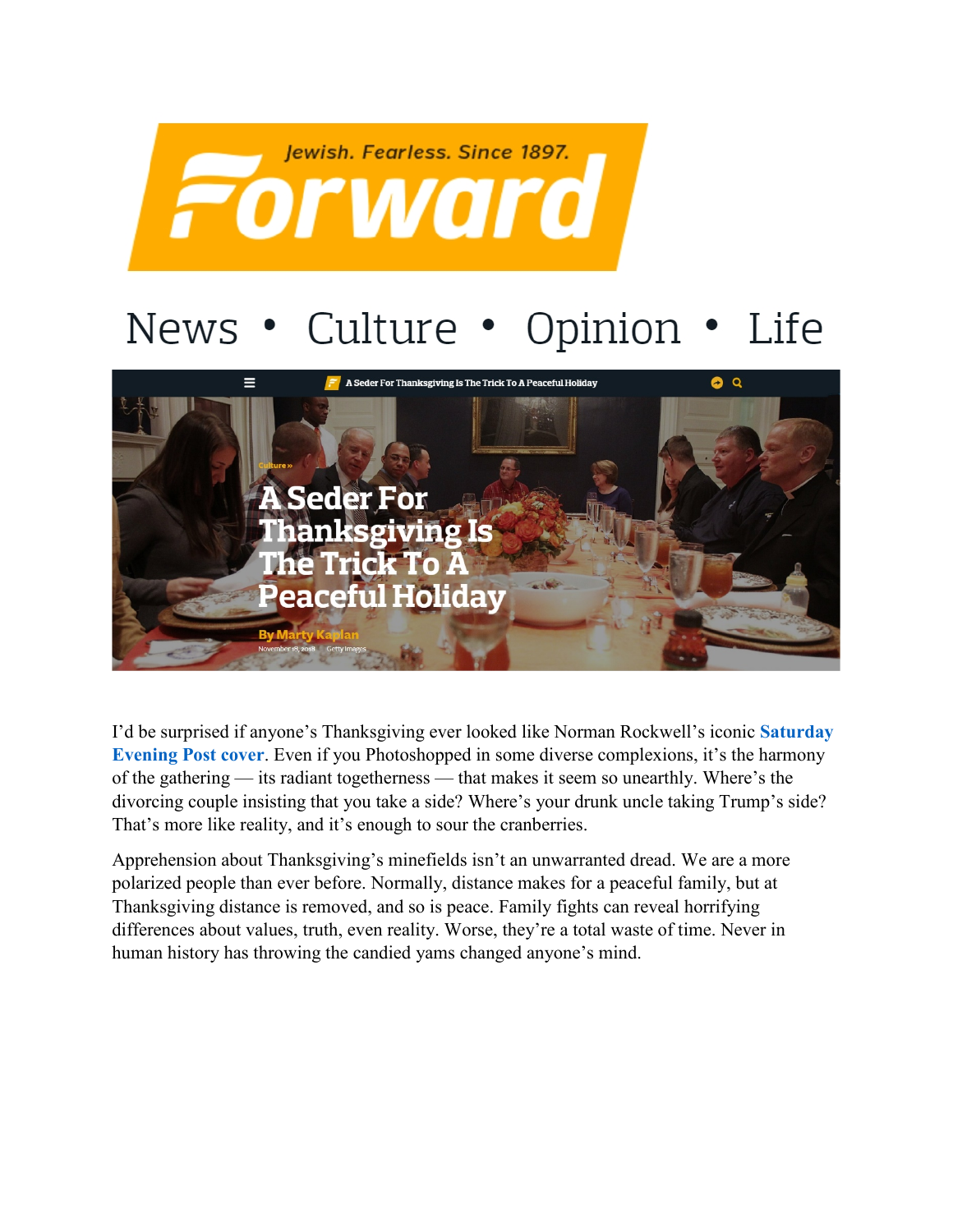



Some tribes contain fewer outliers than others – mercifully, I'd say, but that's because, like everyone else, I'm convinced my side is right. I don't know Oh Kaplan, My Kaplan of Kavanaugh-lovin' Kaplans, but if there were any, I'd never be short of excuses to

avoid a long Thursday (and maybe a Black Friday) in November with them, and I bet they'd feel the same about me.

It's not that I want to spend Thanksgiving in the Resistance locker room. Even if I were surrounded exclusively by my team, I'd rather put a fatwa on daily politics, turn Twitter off and give the Mueller mulling a rest. Family, friends, gratitude for our bounty and for each other: That particular cup runneth over, and it would be a tragic waste of grace to handicap the 2020 primaries or make book on how long Kellyanne and George Conway will last.

I want Thanksgiving to celebrate America's origins and aspirations. I don't discount the symbolic contribution that Pilgrim-hat-and-Indian-corn centerpieces can bring to the occasion, but Hallmark history can take things only so far. What about including our hallowed civic texts? Our songs and poems of freedom? Our unfinished agenda? Independence Day prompts patriotic reflection and emotion, too, but there's potential for something intimate, even reverent, in the Thanksgiving ritual that picnics, parades and fireworks can't quite capture.

To make room for that, what if we agreed to some ground rules in advance? No Current Events might be a good one. And: No Did-You-See-What-Trump-Just-Did? The goal is to find an oasis from the news cycle, and to assume the best about each other. We're not looking to win fights, but to find common ground. Each of us brings our own story to the table; each of those stories is woven into the American story. Can we find a narrative about ourselves and our nation that includes us all?

A template for that intent is the Passover Seder, whose purpose is to recount the story of the Hebrews' exodus from Egypt and to pass it on to the next generation. With no one yelling that the Pharaoh was right, the Seder gets us to dwell on our founding moment as a nation, fleeing persecution, finding liberty and what that instant means for us from generation to generation.

In the days after Sept. 11, 2001, Thanksgiving Haggadot — responsive readings and discussion guides to America's origin story — **[began to appear](https://www.freedomsfeast.us/events)**. Some texts that are included in **[one of](http://www.reformjudaism.org/sites/default/files/TDay%20Seder.pdf)  [them](http://www.reformjudaism.org/sites/default/files/TDay%20Seder.pdf)**: the Declaration of Independence and the Mayflower Compact; the lyrics to "This Land Is Your Land" and "America"; and the Five Questions, modeled on the Seder's Four, concluding with, "What do we believe are the highest ideals and best values of the United States?" and "Have we, as a nation, lived up to those ideals and values in the past year?"

I acknowledge that what makes me want to introduce questions like those into a Norman Rockwell setting is my despair at how those ideals have suffered these past two years, and my hope that an end to that assault may somehow come into sight. I want relief from my fear that democracy and dignity are in retreat, both in America the Beautiful and around the world.